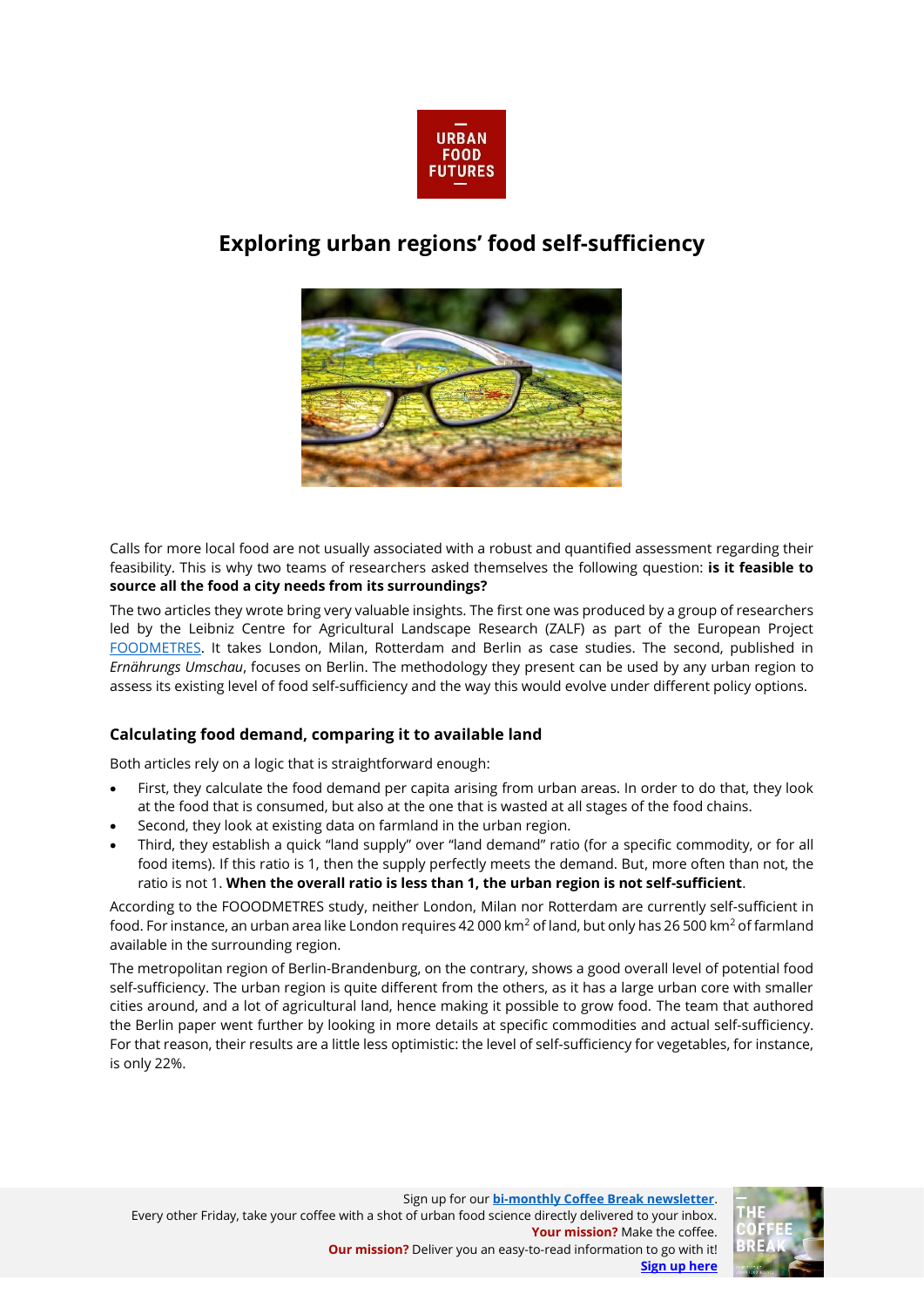### **Is self-sufficiency an achievable goal?**

The FOODMETRES team then moved on to reflecting on whether self-sufficiency was an achievable goal. In order to do that, they established scenarios that played on factors that correspond to current policy objectives: the conversion to organic farming, a shift in diets, or a reduction of food waste. They also introduced in some of their scenario an analysis of what food demand will look like in 2050 if urban population growth happens as expected in existing projections.

At this point, one needs to acknowledge that **there will always been a share of food that cannot be grown domestically, unless, of course, every city dweller is happy to live without coffee or chocolate…** In a sense, a full sufficiency is therefore not achievable, nor does it seem suitable or desirable.

So, non domestic food apart, under which scenarios would sufficiency be achievable?

The researchers found that **none of the policy levers, even if pushed to their extreme, would enable cities like London, Milan or Rotterdam to become self-sufficient**. For instance, in London, totally eradicating food losses would "only" decrease the land required by 24%, when existing needs exceed land supply by around 60%. A full conversion to organic farming would also increase the area of land needed to meet the demand, but in combination with a strong stance on food waste, it would keep needs equal to what they are today.

The results also make very salient the fact that **existing population growth projections hardly fit with a food self-sufficiency agenda...** Indeed, for a city like London, it would add a further 13 000 km<sup>2</sup> to land demand, when it already exceeds supply by around 60%. This raises interesting questions on potential contradictions between urban food policies advocating for more local food, and other policies pushing for urban housing development. This is consistent with the fact that, historically, cities have always tried to diversify their food supply, in order to liberate themselves from the potentially insufficient supply of surrounding regions.

For Milan and Rotterdam, the research highlighted that pursuing a self-sufficiency agenda could actually be a problem as their foodshed, i.e. the area of land that they would need to meet their demand, would compete with that of neighboring cities.

#### **Scenario modelling can help cities get realistic about their policy goals**

According to bot[h Susanna Esther Hönle](https://www.thuenen.de/en/lr/staff/scientific-staff/m-sc-susanna-hoenle/) and [Ingo Zasada,](https://www.researchgate.net/profile/Ingo_Zasada) lead authors of the articles, there is great scope to improve the models used in the studies. For instance, they could investigate in more details whether land is actually available to grow food (as some land uses such as grassland are protected and cannot be turned into agricultural land). Or they could factor in potential climate change impacts, or the availability of critical resources such as water.

However, these models can already be used by cities to be more realistic about their policy goals. Urban policy makers can also compare policy scenarios that act on different levers (fighting food waste, shifting diets…). And, above all, **such models compel cities to look at both food demand and supply at the same time, and to ensure the sustainability of the food system as a whole.** 

### **The FOODMETRES Project**

The FP7 project 'Food Planning and Innovation for Sustainable Metropolitan Regions' FOODMETRES) thrives to assess both the environmental and the socio-economic impacts of food chains with regard to spatial, logistical and resource dimension of growing food as well as food planning and governance.

The main goals are:

- Identify opportunities for food chain innovation at both the local-regional as well the large-scale metropolitan level;
- Assess the economic, environmental and social impacts of food chain systems by means of ecological footprint and product life cycle analysis;
- Study and compare technical, logistical, organisational and governance aspects of innovative food chain systems in selected case studies in Europe and Africa.
- Develop and provide scenario modelling and impact assessment tools in support of stakeholder interaction and policy making;